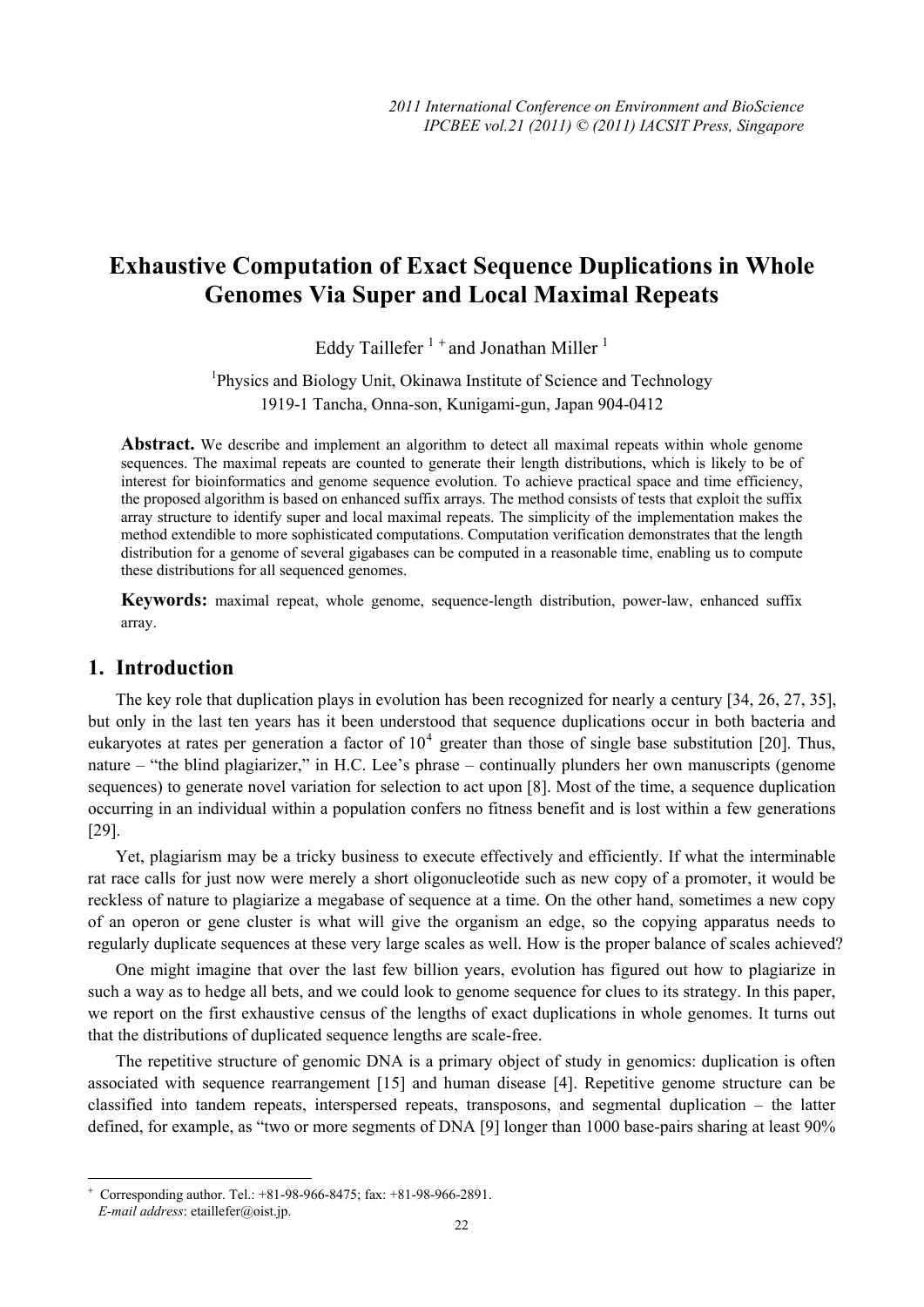identity [38]." Because we are interested here in neutral evolution, we study exact duplicates of all lengths, irrespective of classification or function.

Our study sequence duplication is further motivated by observation of an unexplained power-law regime in the length distribution of sequences conserved *between* divergent genomes [32, 22] – sequences of which at least one copy can be found in each of two or more genomes. Those *inter*-genomic computations have been performed by hash-table based search [36] and whole-genome alignment [36, 32] with the BLAST [2, 3] alignment tool BLASTZ [33] (recently supplanted by LASTZ [12]). Whole-genome alignment has recently demonstrated an *intra*-genome power-law regime in the length distribution of exactly duplicated sequence *within* a single genome<sup>[11]</sup>; however, practical whole-genome alignment algorithms are heuristic and timeconsuming; hash-table based methods are unwieldy and can make it difficult to recover sequence features such as local maximality (see below) and copy number.

Although some software for *de novo* identification of repeats in genome sequence [7, 6, 19, 5] suffers limitations on the types of duplication detected, input sequence length, information output, or memory and time consumption efficiency [30, 31], other code such as MUMmer[10], REPuter[18], and Vmatch[17] has been developed to efficiently detect repeats in large genome sequences. MUMmer is based on suffix *tree*[37] structure, whereas REPuter and Vmatch are based on suffix *array*[21] structure. In [16], a suffix-array based drop-in replacement of MUMmer's pairwise exact match identification algorithm was proposed. REPuter detects all exactly duplicated sequence, but its input sequence length is limited, its output format scales as the square of the input sequence length, and post-processing of the data is required. REPuter has been superseded by Vmatch, which detects exact duplicates and near-exact duplicates, but relies on disk storage rather than memory to save intermediate computations, yielding prohibitive access times. In term of practical implementation, MUMmer relies on suffix trees that use memory less efficiently than suffix arrays[1]. Suffix arrays employ a contiguous table structure, enabling compact and efficient memory usage that facilitates parallelization and vectorization. In contrast, the pointer-based linked structure of a suffix tree requires more memory than a suffix array to store the same amount of information. A suffix tree creates sparsity in memory usage and its minimal structure occupies more memory than that of a suffix array[1].

We propose and implement here a method to detect all inter- or intra- strand exact duplication events within a chromosome or whole-genome sequence, and to report their length-distribution. In informal terms, a 'maximal repeat' is a duplicated sequence that is not a sub-sequence of a longer duplicated sequence. We classify a maximal repeat as 'super maximal' if there is no longer duplication anywhere in the chromosome or genome that contains it as a sub-sequence, and as 'local maximal' if no extension of the sequence to its immediate neighborhood is also duplicated. Enhanced suffix arrays (ESA) are employed to efficiently compute maximal repeats. Unlike MUMmer, Vmatch, or [16] our method allows classification of the identified maximal repeats, and computation of local maximal repeats. Computation verification demonstrates that the length distribution for a genome of several gigabases can be computed in a reasonable time, enabling us to compute these distributions for all sequenced genomes.

The paper is organized as follows. Section 2 defines some terminology for the DNA sequences that we consider. Section 3 introduces *super* and *local* maximal repeats. In section 4, the enhanced suffix array is introduced and in section 5 we present the algorithm for identification of *super* and *local* maximal repeats. In section 6 an example of a sequence duplication length distribution is illustrated. The paper is concluded after a brief discussion of its potential importance to the fields of bioinformatics and genome evolution.

## **2. Basic definitions**

DNA is a directed un-branched polymer composed of the four nucleotides (or bases) denoted by A, G, C and T, covalently linked into a chain. Two oppositely-directed polymers pair complementary bases A with T and G with C to yield a double-stranded DNA molecule in which each strand is the reverse-complement of the other. Most chromosomes occur naturally in this symmetric double-stranded form. To account for the symmetry, we append to the single-stranded sequence its reverse complement, with a separator symbol inserted between the two. We define a chromosome as a string: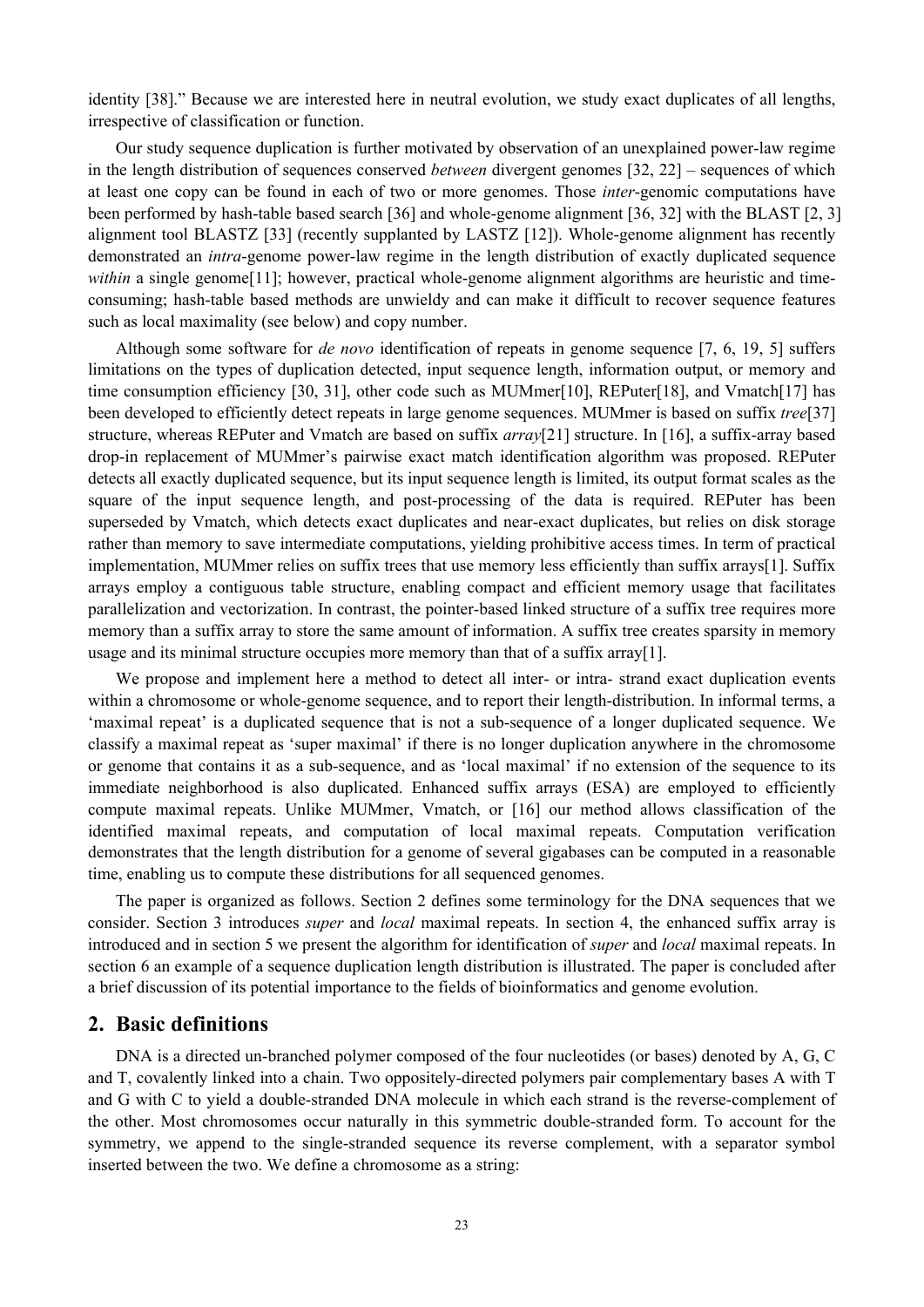1. Let  $S_\alpha = S_\alpha [1] S_\alpha [2] \cdots S_\alpha [n]$  be a string of symbols, and let  $n = |S_\alpha|$  be the length of the string.  $S_{\alpha}[k]$ ,  $k=1,2,...,n$ , denotes the symbol at position k in the string, with  $S_{\alpha}[k] \in \Sigma$ , where  $\Sigma$  is the symbol set (e.g.  $\Sigma = \{A, T, G, C, N\}$ ).

2. Let  $\omega$  be a separator symbol that never appears in  $\Sigma$  and is lexicographically greater than any symbol in  $\Sigma$ .

3. Let \$ be a string terminator symbol that does not belong to  $\Sigma$  and is lexicographically greater than any symbol in  $\Sigma$ . A string  $S_{\alpha}$ \$ will be referred to as a *terminated* string.

4. A *chromosome* is represented by the string  $S_\beta = S_\alpha \omega S_\alpha$  \$ on the symbol set  $\Sigma = \{A, T, G, C, N\}$ , constructed from the initial sequence  $S_\alpha$ , where  $S_\alpha$  is the reverse complement of  $S_\alpha$ .

5. A *sub-sequence* of  $S_\alpha$  of length  $\ell$  is defined as a sub-string  $S_\alpha[i] S_\alpha[i+1] \cdots S_\alpha[i+\ell-1]$ , where  $\ell \ge 1$ , and  $1 \leq i < i+\ell-1 \leq n$ .

A *whole-genome* is composed of a set of chromosomes, and is represented by the concatenation of the chromosomes with separators inserted between them.

Based on previous definitions, the following sections describe super and local maximal repeats. Genomes are input in the form <sup>β</sup> *S* above; however, because the definitions, properties, and algorithms that follow can be applied to any string of symbols, we denote the input sequence by  $S_\alpha$  without loss of generality.

#### **3.** *Super* **and** *local* **maxmers**

The distinction between local maxmer and super maxmer is motivated by the need to account in a modelindependent way for copies of sub-sequences. Super and local maxmers represent two disjoint subsets of the set of maxmers. We define super and local maxmers as follows.

An **occurrence**,  $C_k = S_{\alpha}[i_k]S_{\alpha}[i_k + 1] \cdots S_{\alpha}[i_k + \ell - 1]$ , is defined as a sub-sequence of  $S_{\alpha}$  of length  $\ell$ , where  $\ell \le n$ ; we call  $i_k$  an **occurrence index**. Given  $S_\alpha$ , a **repeat** is defined as set of identical symbol sequences  $R = \{C_1, C_2, \ldots, C_p\}$  containing  $p \ge 2$  occurrences of length  $\ell$ . A repeat R is uniquely specified by length  $\ell$ , number of occurrences  $p$ , and a list of occurrence indices,  $i_1, i_2, \ldots, i_p$ .

Observe that an occurrence consists of a string together with its location, whereas a repeat represents a *set* of occurrences; the occurrences are therefore *elements* of the repeat. A repeat is thus a position-free abstraction of a string.

The **left-context** (**right-context**) of an occurrence of length  $\ell$  indexed by  $i_k$  is defined as  $S_{\alpha}[i_k - 1]$  $(S_{\alpha}[i_k + \ell])$ . An occurrence of a given repeat *R* is said to be **left extendible** (**right extendible**) if there exists in *R* another element having identical left-context (right-context). An occurrence is said to be **extendible** if it is either left-extendible or right-extendible; and to be **inextendible** if neither left-extendible nor right-extendible.

 A repeat is **maximal** if there exists among the *p* occurrences of the repeat at least two occurrences whose left- and right-contexts both differ from each other. That is, *R* is maximal if  $\exists k, j \in 1, 2, ..., p$ , with  $k \neq j$  such that  $\overline{S}_{\alpha}[i_{k}-1] \neq S_{\alpha}[i_{j}-1]$  and  $S_{\alpha}[i_{k}+\ell] \neq S_{\alpha}[i_{j}+\ell]$ . A maximal repeat is referred to as a **maxmer**.

 A repeat is **super maximal** (a **super maxmer**) if the repeat contains no extendible occurrence. That is, *R* is maximal if  $\forall k \neq j \in 1, 2, ..., p$ ,  $S_{\alpha}[i_{k} - 1] \neq S_{\alpha}[i_{j} - 1]$  and  $S_{\alpha}[i_{k} + \ell] \neq S_{\alpha}[i_{j} + \ell]$ . A maximal repeat that is not super maximal is said to be **local maximal** (a **local maxmer**).

The definitions of super maxmer and local maxmer split the set of maxmers into two disjoint sets. From the definition of super maxmer we have the property:  $R = \{C_1, C_2, \ldots, C_p\}$  is a super maxmer  $\Rightarrow p \leq \text{card}(\Sigma)$ , where card  $(\Sigma)$  is the number of symbols in  $\Sigma$ . As a corollary, any maxmer containing more occurrences than the number of symbols in the alphabet is necessarily a local maxmer. This property facilitates the process of distinguishing between local and super maxmers.

#### **4. Enhanced suffix array**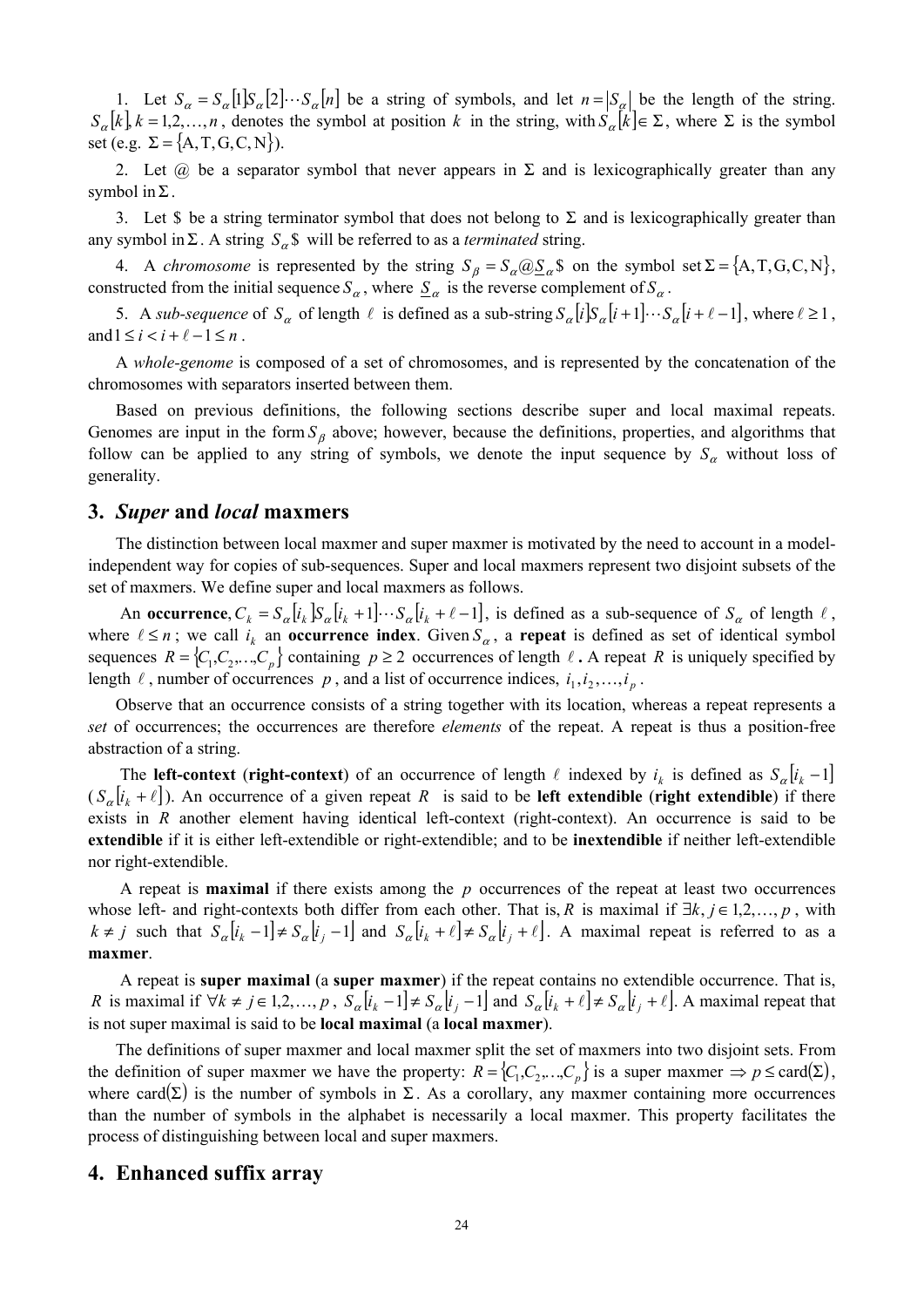To describe the enhanced suffix array, we first define the **suffix index table** of the string  $S_{\alpha}$ \$. The suffixes of  $S_a$ \$ are the *n* sub-strings (for convenience, the terminator symbol does not appear in the suffix list) contained in the suffix list  ${\bf S}_{\chi} = {\cal S}_{\alpha}[1] {\cal S}_{\alpha}[2] \cdots {\cal S}_{\alpha}[n]$ ,  ${\cal S}_{\alpha}[2] {\cal S}_{\alpha}[3] \cdots {\cal S}_{\alpha}[n]$ ,  ${\cal S}_{\alpha}[n-1] {\cal S}_{\alpha}[n]$ ,  ${\cal S}_{\alpha}[n]$ . For example, for  $S_\alpha$  = GGTTAG, the suffix list is  $S_\gamma$  =  $\{GGTTAG,GTTAG,TTAG,TAG,AG,G\}$ . The suffix index table  $[1,2,\ldots,n-1,n]$  of the suffix list **S**<sub>x</sub> is the table containing the positions in  $S_\alpha$  of the first letters of each element of  $S_\gamma$ . These positions appear in the same order as in the suffix list.

The enhanced suffix array of a given *n*-length terminated string consists of the following three *n* -size tables:

• The suffix array table SA is the suffix index table of the suffix list, sorted in lexicographically ascending order. Fast practical suffix index sort methods can perform the index sort in linear time and space[13, 25, 24, 23, 28].

• The table LCP contains the longest common prefixes shared by the  $(i - 1)$ -th and *i*-th suffixes of the sorted suffix list (or the  $(SA|i-1|)$ -th and  $(SA|i)$ -th suffixes of the suffix list), where  $i = 2,3,...,n$  and  $LCP[1] = 0$ . Given the suffix array SA, the LCP table can be efficiently computed in linear time and space[14], or simultaneously with the computation of the suffix array from the terminated string[21].

• The Burrows-Wheeler transformation table BWT contains the symbols before the first symbol of each suffix. BWT[ $i$ ] =  $S_{\alpha}$ [SA[ $i$ ] –1] if SA[ $i$ ]  $\neq$  1, and BWT[ $i$ ] is undefined if SA[ $i$ ] = 1. It follows that any element of the BWT table can be directly obtained from the SA table and does not need to be stored in memory.

Table **1** (left) shows an example of the enhanced suffix array of the DNA sub-sequence ACTCTCTGCTCT.

Table 1: Left: Enhanced suffix array of ACTCTCTGCTCT. The number *i* is the index with respect to the sorted suffix list. Right: local maximum  $\ell$ -intervals ( $\ell \geq 2$ ) for ACTCTCTGCTCT.

| i  |    |                | $SA[i]$ LCP $[i]$ BWT $[i]$ Suffix |              |
|----|----|----------------|------------------------------------|--------------|
| 1  | 1  | 0              |                                    | ACTCTCTGCTCT |
| 2  | 2  | 0              | Α                                  | CTCTCTGCTCT  |
| 3  | 4  | 4              | т                                  | CTCTGCTCT    |
| 4  | 9  | 4              | G                                  | CTCT         |
| 5  | 6  | $\overline{2}$ | т                                  | CTGCTCT      |
| 6  | 11 | 2              | т                                  | СT           |
| 7  | 8  | 0              | т                                  | GCTCT        |
| 8  | 3  | 0              | C                                  | TCTCTGCTCT   |
| 9  | 5  | 3              | C                                  | TCTGCTCT     |
| 10 | 10 | 3              | C                                  | TCT          |
| 11 | 7  | 1              | $\mathcal{C}$                      | TGCTCT       |
| 12 | 12 | 1              | C                                  | Т            |
|    |    |                |                                    |              |

|   |   | $j$   SA[i], SA[i+1], , SA[j] |
|---|---|-------------------------------|
| 2 | 6 | 2,4,9,6,11                    |
|   |   | 8 10 3,5,10                   |
|   |   | 2,4,9                         |

#### **5. Identification of super and local maxmers**

The maximal repeats can be identified using the 'local maximum  $\ell$  -interval' structure contained in the longest common prefix table<sup>[1]</sup>. An interval of indices  $[i, i+1, \ldots, j]$ ,  $i < j$  is a 'local maximum  $\ell$ -interval' in the LCP table if  $\forall k, i+1 \leq k \leq j$ , LCP $[k] \geq \ell$ .

Thus a local maximum  $\ell$  -interval  $[i, ..., j]$  corresponds to a set of suffixes containing  $j - i + 1$  instances of a given sub-sequence with length  $\ell$ . For example, Table 1 (right) shows local maximum 2-, 3-, and 4intervals; the corresponding interval start  $i$ , stop  $j$ , and suffix array indices are listed in Table 1. Given a suffix array SA and the LCP table, all local maximum  $\ell$ -intervals can be obtained in linear time through a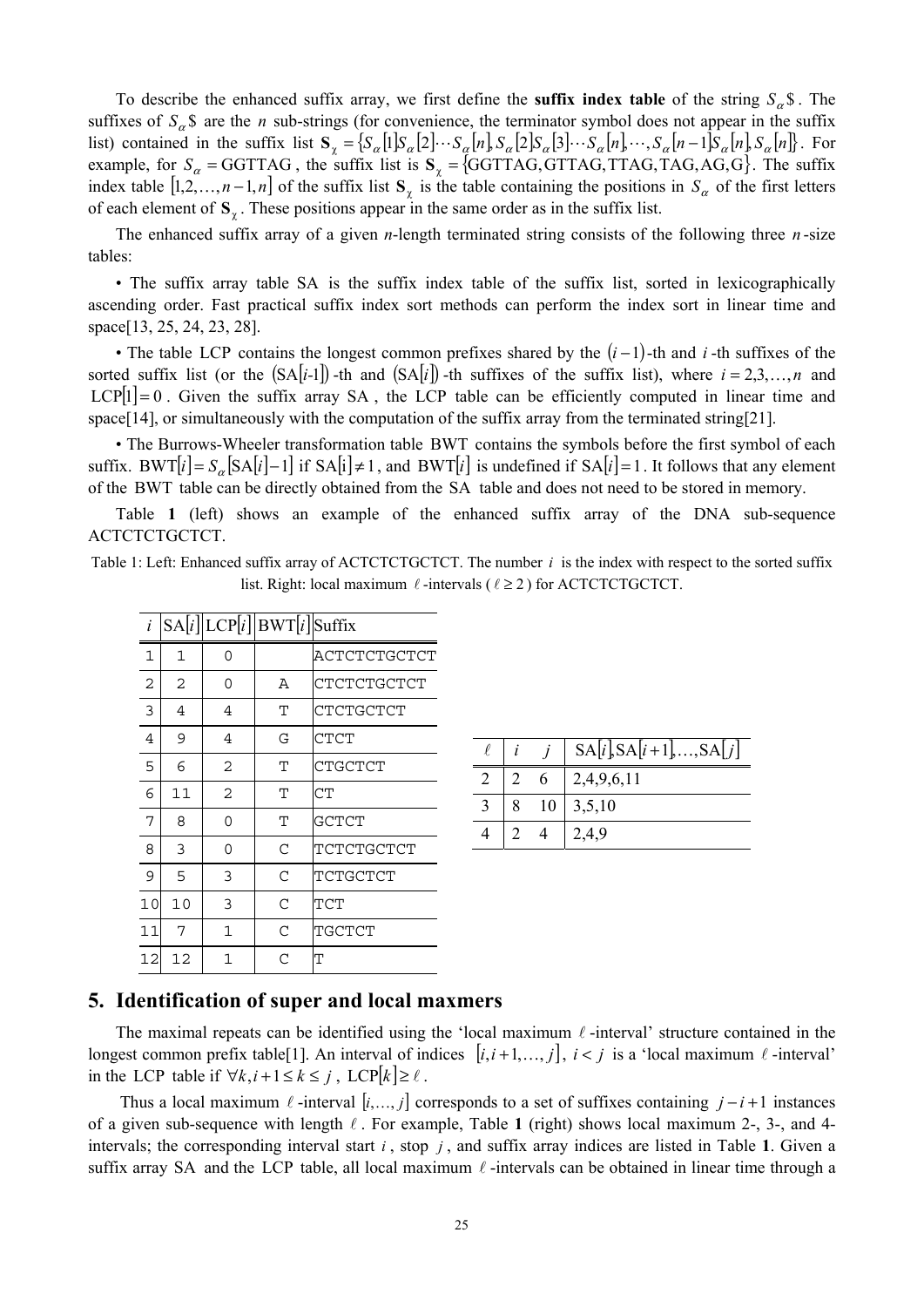bottom-up traversal of the suffix array[14]. Alternatively, a local maximum  $\ell$ -interval can be thought of as a set of identical occurrences of length  $\ell$  (refer to the definition of repeat, above).

Recall that a repeat is super maximal if it is neither left-extendible nor right-extendible. It follows that the left extendibility can be assessed using the BWT table that contains the left-context of the suffixes of  $S_\alpha$ . Correspondingly for right extendibility, given a local maximum  $\ell$  -interval  $[i, ..., j]$ , the right-context of the *k* -th occurrence  $(i < k \leq j)$  of length  $\ell$  can be computed as  $S_{\alpha}[SA[k]+\ell]$ . Therefore, to identify all maxmers of length  $\ell \geq \ell_{\min}$ , each  $\ell$ -interval  $[i, ..., j]$  encounter during the suffix array traversal is marked as super maxmer if  $\forall k \neq q \in i,..., j$ ,  $BWT[k] \neq BWT[q]$  and  $S_{\alpha}[SA[k]+\ell] \neq S_{\alpha}[SA[q]+\ell]$ , otherwise it is marked as local maxmer if  $\exists k, q \in i, ..., j$  with  $k \neq q$  such that BWT[ $k$ ] ≠ BWT[ $q$ ]. To reduce the computational burden, the property  $p = j - i + 1 \leq \text{card}(\Sigma)$ , can be used to avoid unnecessary super maxmer tests.

For each maxmer *m*, we store type in TYPE $[m]$  (super or local); number of occurrences  $p = j - i + 1$  in COUNT  $[m]$ ; SA index *i* in SAIDX  $[m]$ ; and length  $\ell$  in LENGTH  $[m]$ . The table SA corresponds to the lexicographically sorted suffix list of  $S_\alpha$ , so that for a given local maximum  $\ell$ -interval  $[i, ..., i+p-1]$  the indices in  $S_\alpha$  of the *p* occurrences are  $SA[i], SA[i+1], ..., SA[i+p-1]$ , respectively. It follows that the *p* occurrences of the maxmer can be retrieved sequentially knowing only,  $i$ ,  $p$  and  $l$ .

## **6. Whole-genome duplication-length distribution computation**

Obtaining the length distribution involves computing the number of maxmers. The length distribution computation takes as input the genome sequence <sup>β</sup> *S* . For maxmer identification, the string representing the genome consists of a DNA strand appended to its reverse complement with a separator symbol inserted between the two strands. A genome sequence is usually available as a formatted text file that contains only one strand of *n* bases, so that the length of the input string for our computation becomes  $N = |S_B| = 2n + 1$ . Because of the symmetry of the double-stranded DNA molecule, we expect that (i) if a repeat *R* is identified within the forward strand, then a corresponding repeat *R* will be detected within the reverse complemented strand, where the sequence of *R* is the reverse complement of  $R$ ; (ii) inverted maxmers will be detected as maxmers containing at least one occurrence on each strand. The length distribution refers to the number  $F(\ell)$  of maxmers of each length  $\ell$ , with  $\ell \geq \ell_{\min}$ .



Fig. 1: Length-distributions (for  $\ell_{\rm min} = 5$ ) for stickleback and zebrafish whole-genomes, and, for the rice chromosome 6 (local- and super-maxmers separately). The distributions are drawn on log-log axes with semi-log insets on the upper right.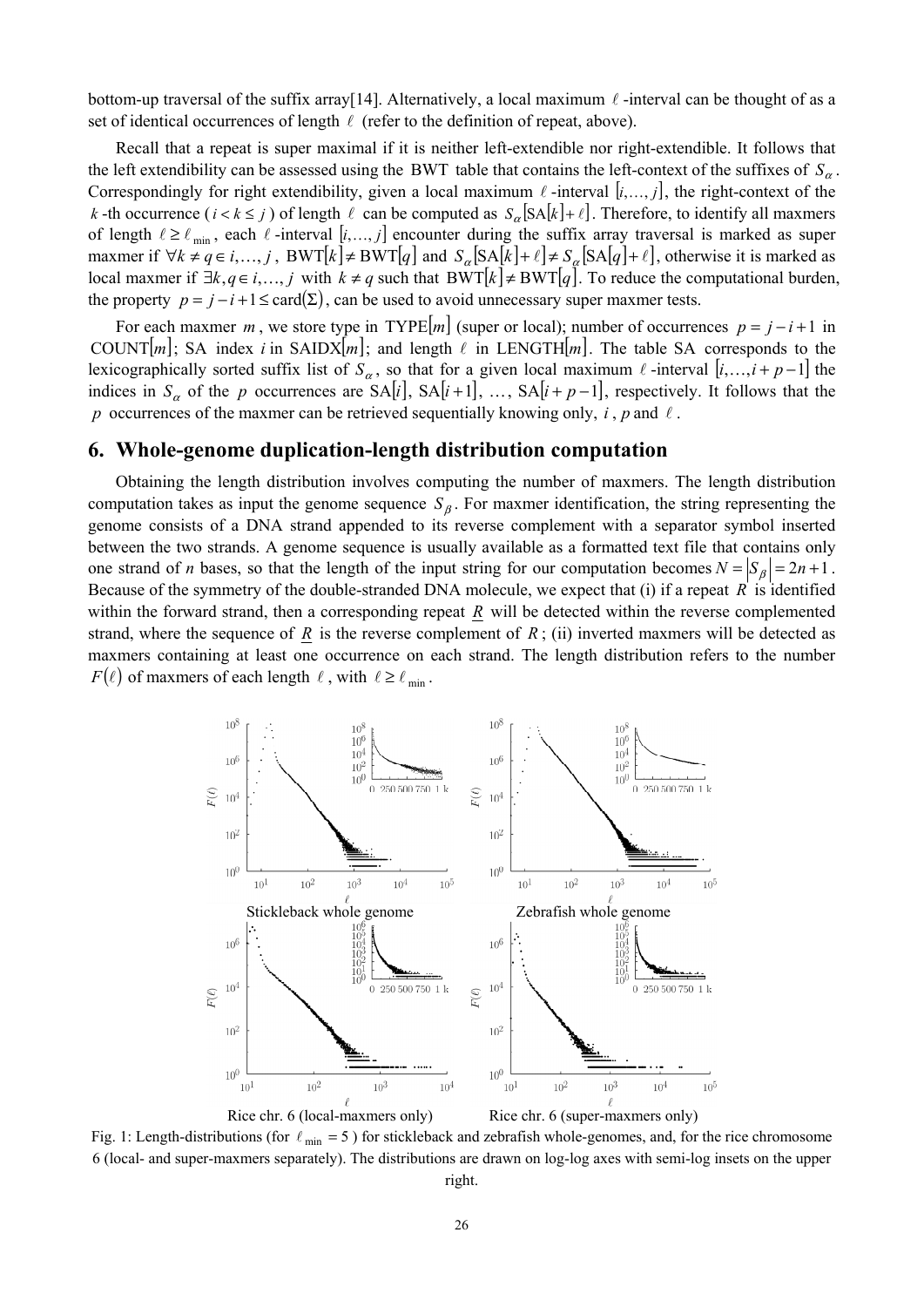In the following, length-distributions ( $F(\ell)$ ) are computed for several genome sequences. For each genome sequence, only loci corresponding to nucleotides  $\Sigma = \{A, T, G, C\}$  were tabulated. Maxmers containing a sequence with a symbol not include in  $\Sigma$  (for example N), were discarded. For each length  $\ell$ , we count the sum of the number of distinct  $\ell$ -length local maxmers and the number of occurrences of the  $\ell$ length super maxmers using the tables TYPE , LENGTH , and COUNT .

Representative length distributions are shown in Fig. 1, for the stickleback (resp. zebrafish). The separate count of the super and local maxmers is also illustrated for the rice chromosome 6 in Fig. 1. The stickleback (zebrafish) whole-genome sequences are *n*=391 megabases (1.35 gigabases) in length. Therefore, the corresponding double-stranded sequences used in the computations had lengths *N* =782 megabases (2.70 gigabases). In our current implementation the computations required 2 hours with a peak memory usage around 33 gigabytes (15 hours with a peak memory usage around 163 gigabytes) for the stickleback (zebrafish) whole-genome on a one terabyte 64-bit 1.7 GHz CPU. Although we have not discussed them here, copy numbers for each maxmer are also obtained from this computation.



Fig. 2: Length-distributions (for  $\ell_{\text{min}} = 5$ ) for the horse chromosome 3, and a synthetic sequence of the same length generated by a first-order Markov model with transition probabilities and base composition obtained from horse chromosome 3.

The power-law like behavior exhibited for large  $\ell$  in Fig. 1 is a striking and unexpected feature of genomic repetitive structure. For example, as shown in Fig. 2, length distributions of horse chromosome 3 and synthetic sequence exhibit vastly different behaviors for large  $\ell$ , indicating that the probability of duplicating long maxmers by chance is remote. The power-law like behavior was first obtained for a small number of chromosomes by self-alignment [11]. Alignment is a heuristic process that is only algorithmically defined, and its outcome can depend on the particular method applied. The elements computed here are defined independently of any algorithm, so that only once the power-law behavior was reproduced as described here could it be confidently asserted that was not merely an artifact of alignment.

Lipinski et al. [20] have described how bioinformatics analyses of the sequenced yeast genome underestimated the *gene* duplication rate by a factor of 10,000 – finding it instead to be of the order of magnitude of the base substitution rate. Gene duplication rates can be independently assessed by narrowly targeted probes such as PCR or selective markers; however, there is no reason to expect that most *sequence* duplications encompass whole genes – much less *known* genes – since duplication is thought to play a central role in genome evolution by generating novel sequence combinations. It seems that virtually nothing is known about the rates of sequence duplication at the lengths reported here, which are shorter than most protein-coding genes, but longer than many regulatory elements. We are nevertheless hopeful that, on the assumption of a model for generating duplications, such rates could be inferred indirectly based upon the rate of destruction of duplicates by independent, uncorrelated base substitutions, whose rates are thought to be well-established.

The observations described in this paper suggest to us that an expanded view of bioinformatics – one in which the virtues of inference from sequence data alone, without imposed preconceptions about what is or is not "biologically relevant" – can contribute productively to our understanding of sequence duplication and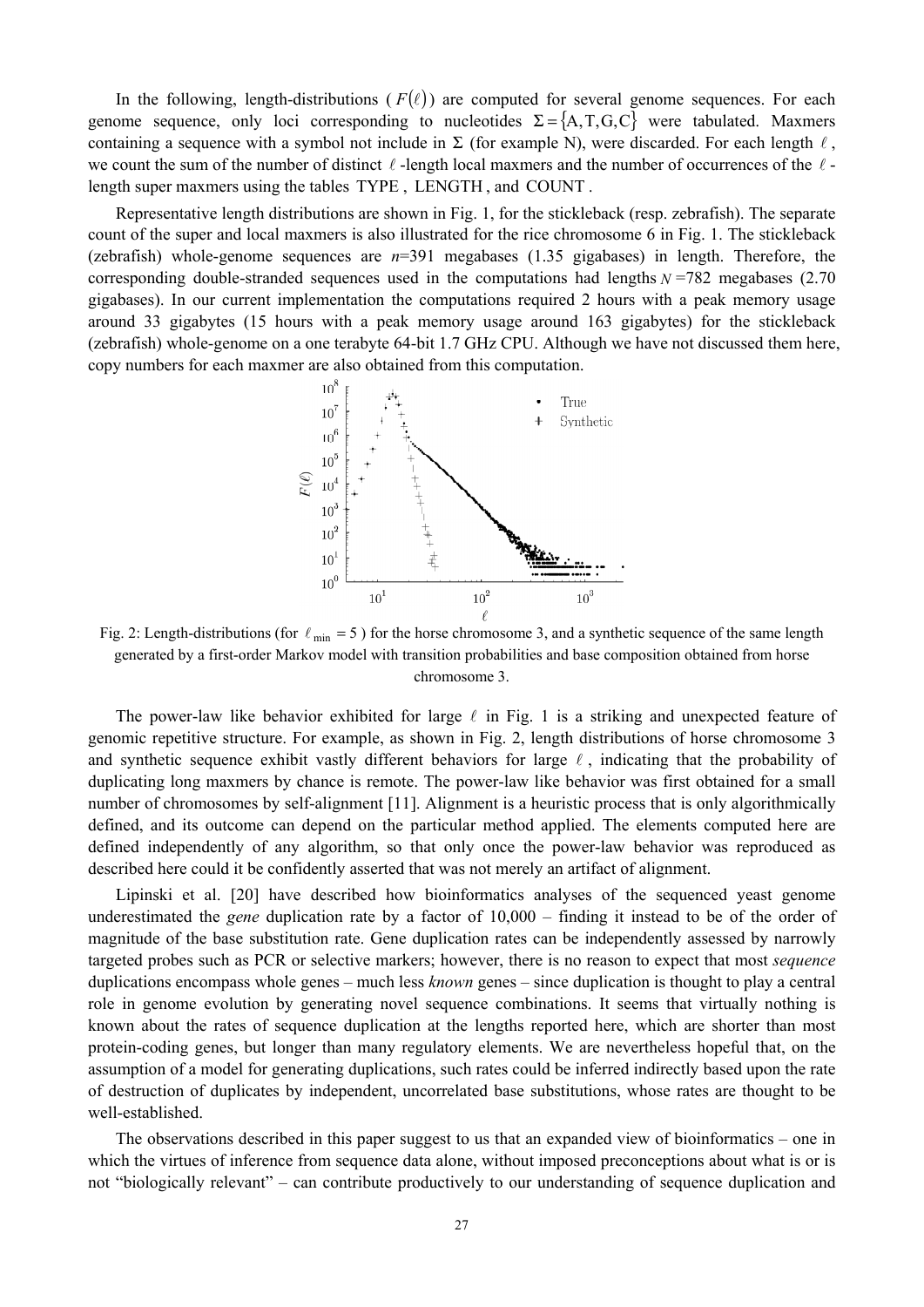genome evolution via suitable abstractions developed by computer scientists, such as the general notion of "maxmer."

## **7. Conclusion**

We proposed and implemented an algorithm for identification of all super and local maxmers in a whole genome sequence and for computation of the duplicate sequence length-distribution. The proposed algorithm is based on enhanced suffix arrays to achieve practical space and time efficiency. The simplicity of the implementation makes the method extendible to more sophisticated computations. Computation verification shows that the length distribution for a genome of several gigabase pairs can be computed in a reasonable time, enabling us to compute these distributions for all sequenced genomes. In retrospect, our empirical observation that the distribution of duplicated sequence lengths in natural genomes is scale-free seems inevitable given the broad range of scales that conventional wisdom tells us are spanned by biologically active sequence elements; nevertheless, we anticipate that it will be controversial. Our computations thus lend support to H.C. Lee's notion of nature [8] as "the blind plagiarist," with the novel and important further condition that this plagiarist is not only blind to the identity of the sequence she is copying, but also to its length.

## **8. References**

- [1] M. I. Abouelhoda, S. Kurtz, and E. Ohlebusch. Replacing suffix trees with enhanced suffix arrays. In *Journal of Discrete Algorithms*, volume 2 of *International Symposium on String Processing and Information Retrieval*, pages 53–84. Elsevier Science, Amsterdam, The Netherlands, Mar. 2004.
- [2] S. F. Altschul, W. Gish, W. Miller, E. W. Myers, and D. J. Lipman. Basic local alignment search tool. *Journal of Molecular Biology*, 215(3):403–410, Oct. 1990.
- [3] S. F. Altschul, T. L. Madden, A. A. Schäffer, J. Zhang, Z. Zhang, W. Miller, and D. J. Lipman. Gapped BLAST and PSI-BLAST: a new generation of protein database search programs. *Nucleic Acids Research*, 25(17):3389– 3402, 1997.
- [4] J. A. Bailey and E. E. Eichler. Primate segmental duplications: crucibles of evolution, diversity and disease. *Nature Reviews Genetics*, 7:552–564, Jul. 2006.
- [5] V. Becher, A. Deymonnaz, and P. Heiber. Efficient computation of all perfect repeats in genomic sequences of up to half a gigabyte, with a case study on the human genome. *Bioinformitics*, 25(14):1746–1753, May 2009.
- [6] G. Benson. Tandem repeats finder: a program to analyze DNA sequences. *Nucleic Acids Research*, 27(2):573–580, 1999.
- [7] A. T. Castelo, W. Martins, and G. R. Gao. TROLL Tandem repeat occurrence locator. *Bioinformatics*, 18(4):634–636, 1999.
- [8] H.-D. Chen, W.-L. Fan, S.-G. Kong, and H.-C. Lee. Universal global imprints of genome growth and evolutionequivalent length and cumulative mutation density. *PLoS ONE*, 5(4):e9844, Apr. 2010.
- [9] J. Cheung, X. Estivill, R. Khaja, J. R. MacDonald, K. Lau, L.-C. Tsui, and S. W. Scherer. Genome-wide detection of segmental duplications and potential assembly errors in the human genome sequence. *Genome Biology*, 4(4):R25, Mar. 2003.
- [10] A. L. Delcher, A. Phillippy, J. Carlton, and S. L. Salzberg. Fast algorithms for large-scale genome alignment and comparision. *Nucleic Acids Research*, 30(11):2478–2483, Nov. 2002.
- [11] K. Gao and J. Miller. Algebraic distribution of segmental duplication lengths in whole-genome sequence selfalignments. *PLoS ONE*, 7(6):e18464, Jul. 2011.
- [12] B. Harris, C. Riemer, and W. Miller. LASTZ alignment program. http://www.bx.psu.edu/miller\_lab/, Jan. 2010.
- [13] J. Kärkkäinen, P. Sanders, and S. Burkhardt. Simple linear work suffix array construction. *Journal of the ACM*, 53(6):918–936, Nov. 2006.
- [14] T. Kasai, G. Lee, H. Arimura, S. Arikawa, and K. Park. Linear-time longest-common-prefix computation in suffix arrays and its applications. In A. Amir and G. Landau, editors, *Combinatorial Pattern Matching*, volume 2089 of *Lecture Notes in Computer Science*, pages 181–192. Springer-Verlag, Berlin, Heidelberg, 2001.
- [15] H. H. Kazazian, Jr. Mobile elements: Drivers of genome evolution. *Science*, 303(5664):1626–1632, Mar. 2004.
- [16] Z. Khan, J. S. Bloom, L. Kruglyak, and M. Singh. A practical algorithm for finding maximal exact matches in large sequence datasets using sparse suffix arrays. *Bioinformatics*, 25(13):1609–1616, Apr. 2009.
- [17] S. Kurtz. The Vmatch large scale sequence analysis software. http://www.vmatch.de/.
- [18] S. Kurtz, J. V. Choudhuri, E. Ohlebusch, C. Schleiermacher, J. Stoye, and R. Giegerich. REPuter: The manifold applications of repeat analysis on a genomic scale. *Nucleic Acids Research*, 29(22):4633–4642, Sep. 2001.
- [19] A. Lefebvre, T. Lecroq, H. Dauchel, and J. Alexandre. FORRepeats: detects repeats on entire chromosomes and between genomes. *Bioinformatics*, 19(3):319–326, 2003.